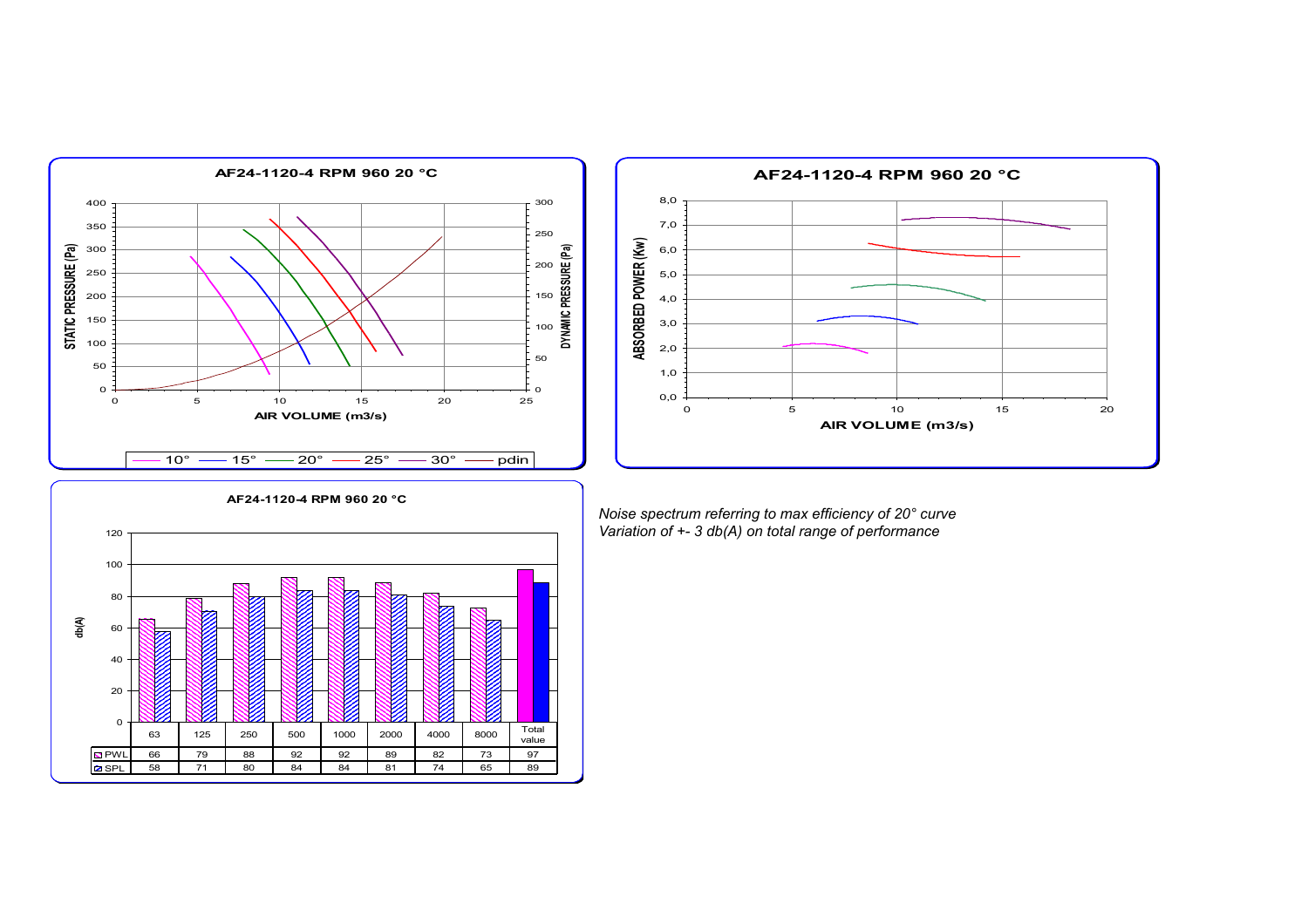



**AF24-1120-5 RPM 960 20 °C** 0 20 40 60 80 100 120 **db(A)** PWL 63 77 87 91 91 88 81 72 96 SPL 55 69 79 83 83 80 73 64 88 63 | 125 | 250 | 500 | 1000 | 2000 | 4000 | 8000 | Total value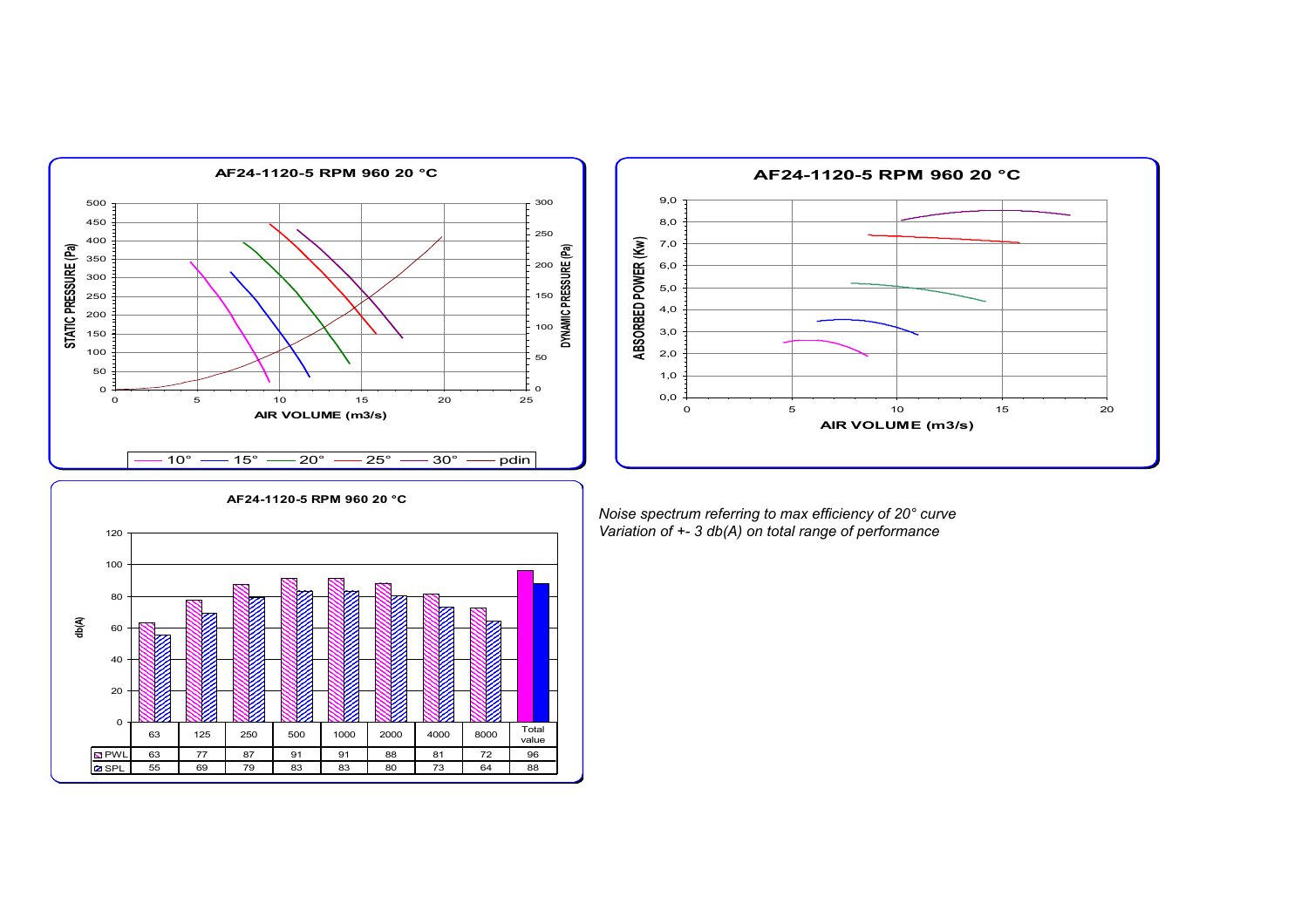



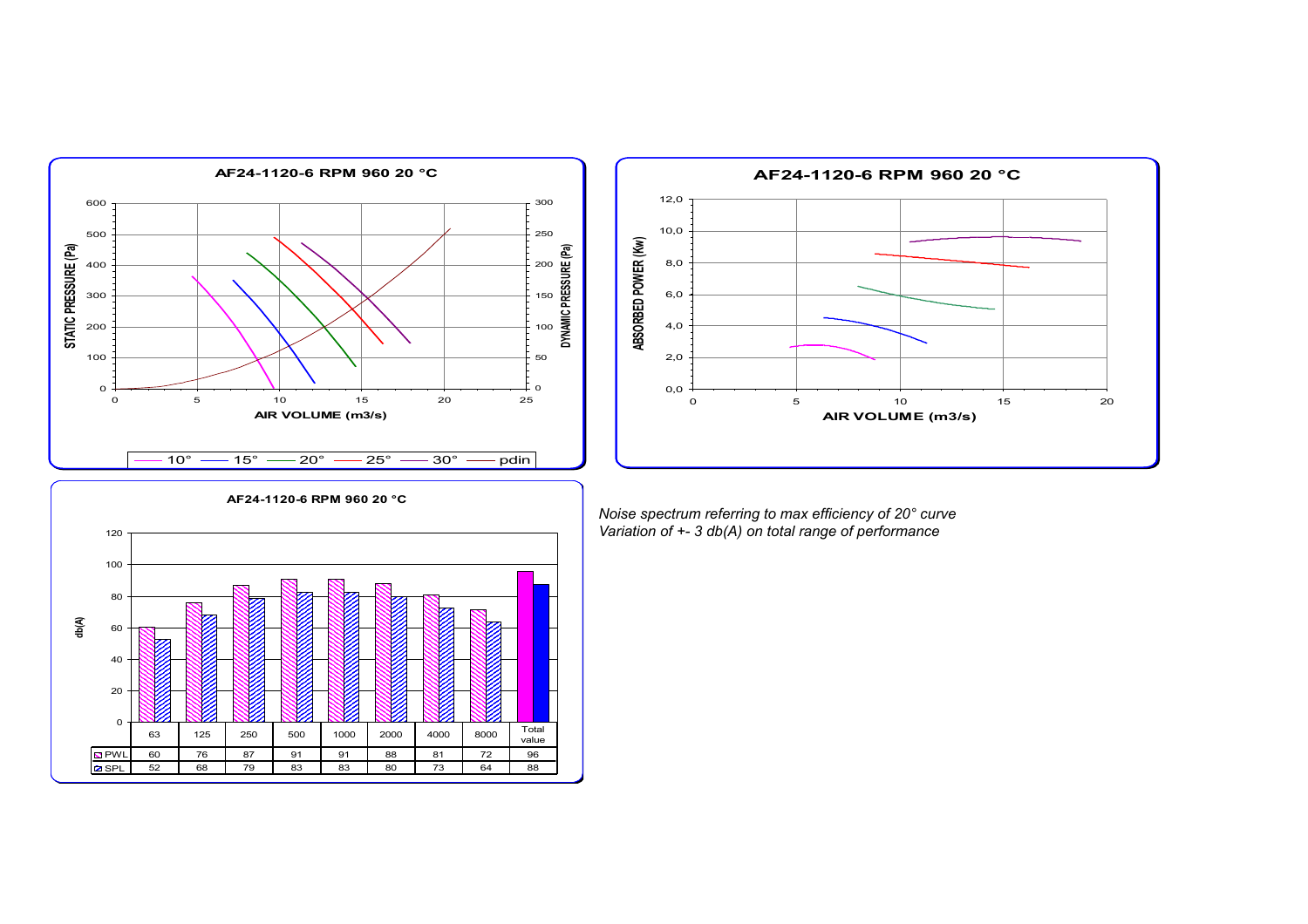